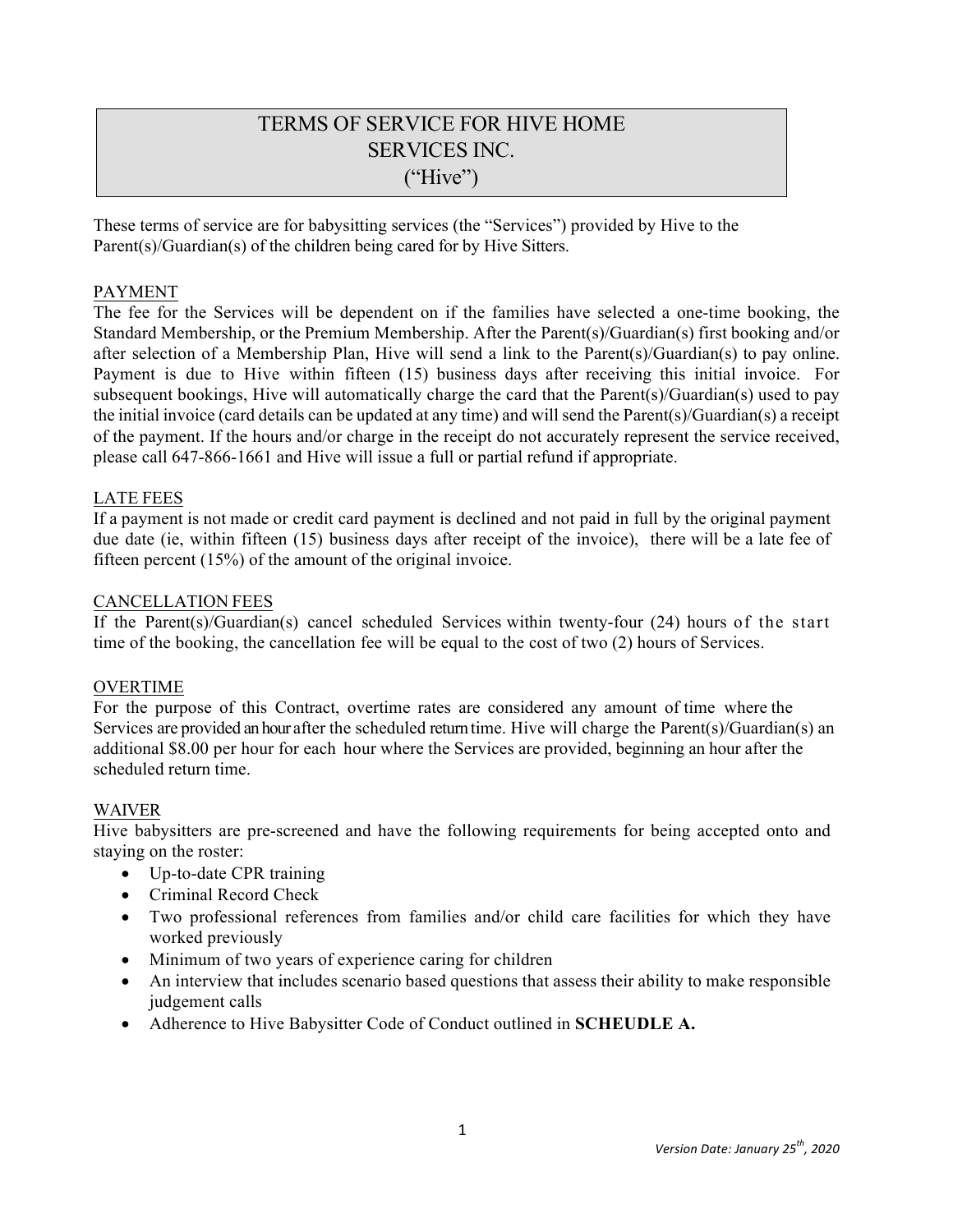Beyond the previously listed qualifications, Hive accepts no responsibility whatsoever for any acts or omissions of the babysitters while they are carrying out the Services. The Parent(s)/Guardian(s) hereby accept any and all responsibility for and assume the risk of any and all injury or damage which might arise directly or indirectly while the children are under the care of a Hive babysitter. The Parent(s)/Guardian(s) hereby expressly release, discharge and hold harmless from any and all claims, demands, suits, costs, and charges in connection with or arising out of the Services, Hive and its directors, officers, employees, contractors, in their capacities as representatives of Hive. The Parent(s)/Guardian(s) further agree to indemnify, save and hold harmless Hive from any loss, liability, legal fees, damage or costs that it may incur out of or related to the Services offered by Hive.

The Parent(s)/Guardian(s) hereby grant permission for Hive and its contractors and employees to take whatever reasonable and good faith decisions or actions they deem necessary regarding the health and safety of any children for whom the Services are being provided in the event that the Parent(s)/Guardian(s)'s cannot be reached or in the situation where time is of the essence and fully release Hive and its contractors and employees from any liability in connection with those decisions or actions. If the Parent(s)/Guardian(s) are separated or divorced, Hive will follow the instructions of the parent/guardian who signs the agreement unless otherwise advised in writing.

The Parent(s)/Guardian(s) certify that they are familiar with the contents of the agreement herein and express that it is their intention that by signing this the same be binding on them, their heirs, administrators, executors and assignees.

#### GENERAL

This Contract may be amended, and any amendment must be in writing and executed by both parties.

If Hive chooses not to enforce any portion of this Contract, it does not constitute waiver of Hive's right to enforce any other provision of this Contract.